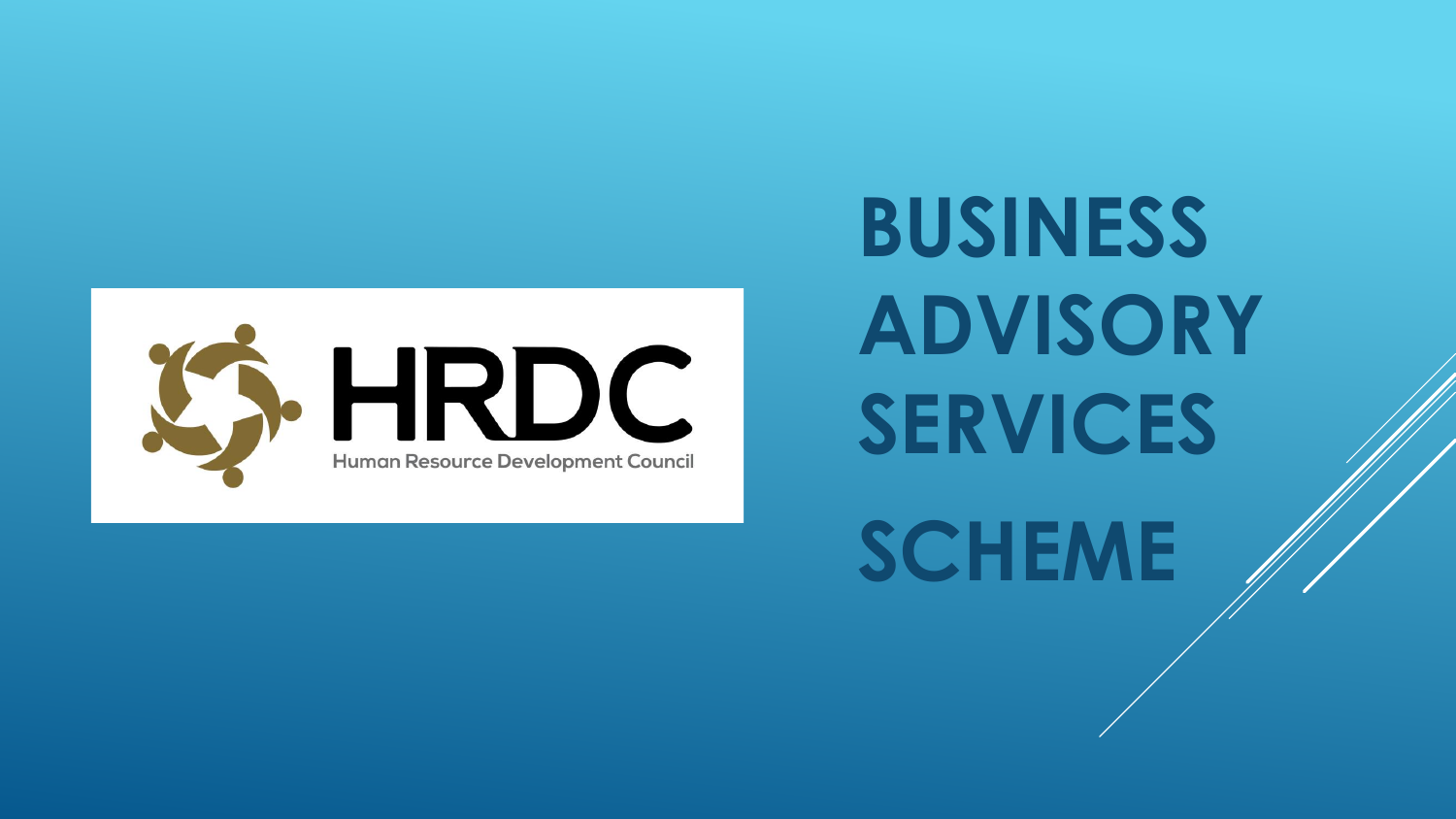# **BUDGET 2021/2022**

 **One of the measures featuring in the budget 2021/2022, is "Business Advisory Services' which will allow SMEs to restructure their business model.**

 **SMEs would be allowed to use their unutilized contribution of training**  levy with HRDC to finance external business advisory services up to b **maximum of Rs 50,000 per annum.**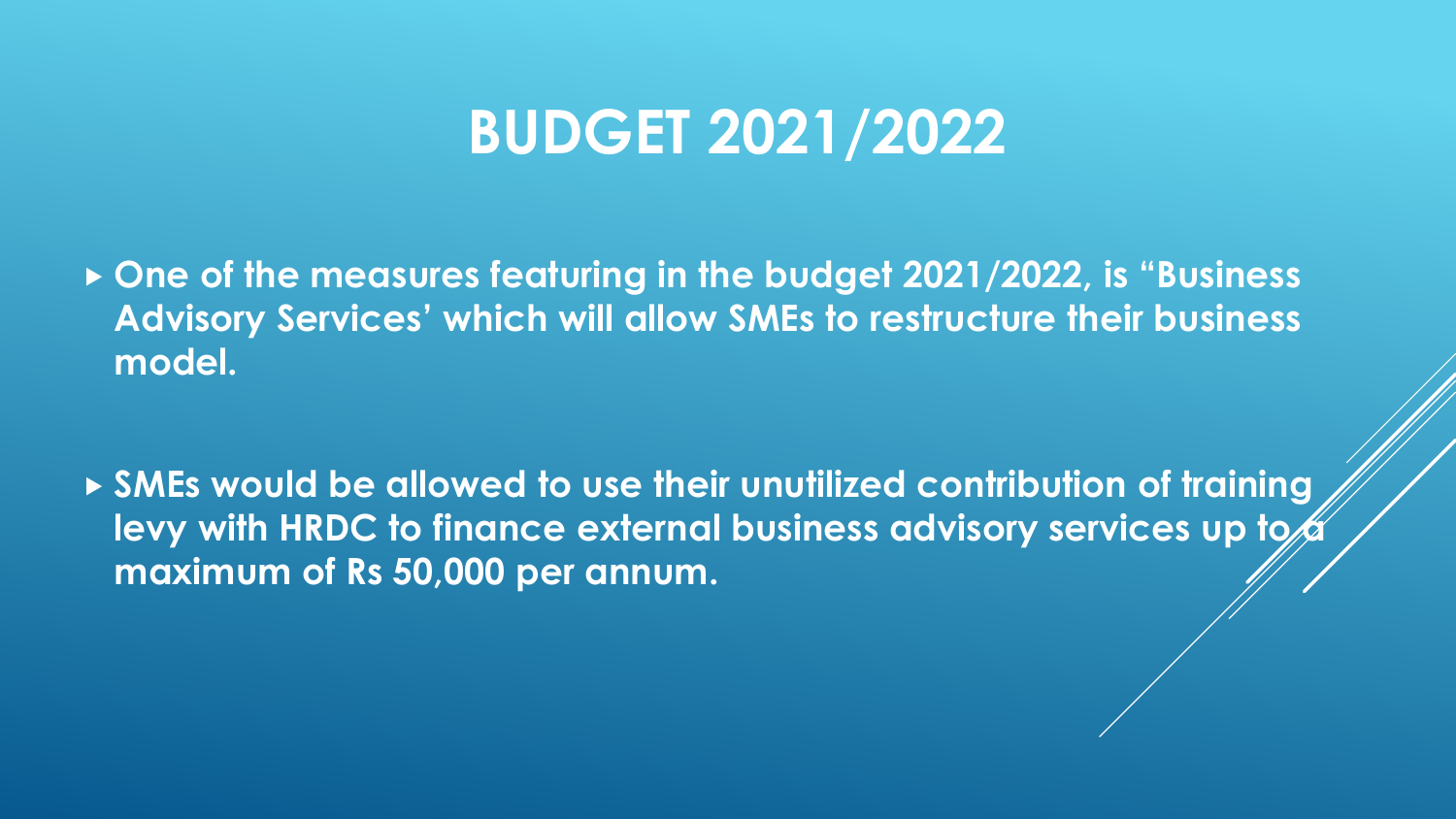#### **BUSINESS ADVISORY SERVICES SCHEME**

**OBJECTIVE** 

**To provide financial assistance to restructure business model**

#### **DEFINITION**

To seek professional services from consultant to grow and transform

**To support SMEs negatively impacted by COVID-19 pandemic**

**DURATION 2 years (July 2021-June 2023)**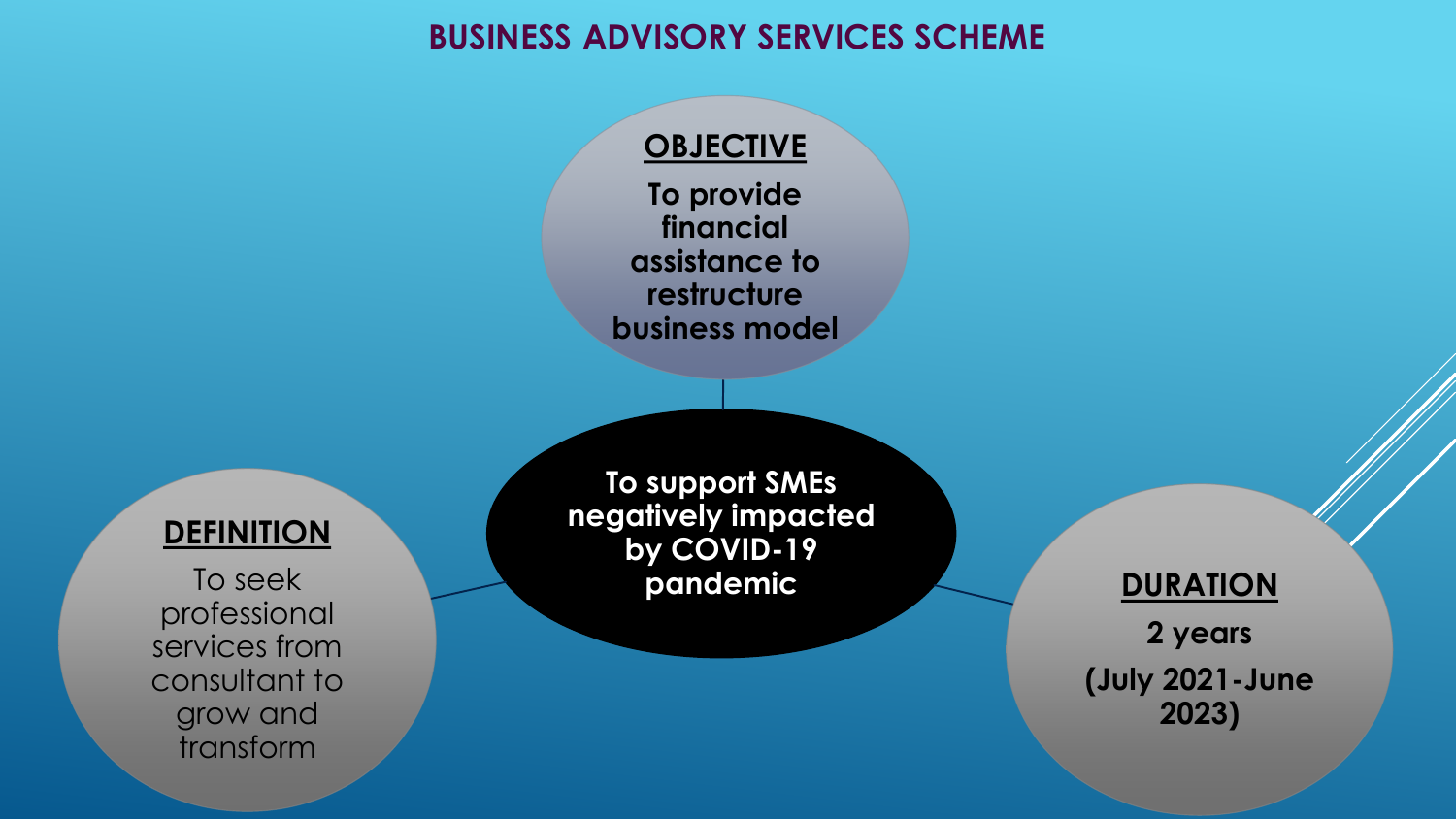## **CONDITIONS**

- **Enterprises contributing to training levy up to Rs 100,000 annually**
	- ❑ **Exceptionally for the year 2021/2022, enterprises who have contributed training levy up to Rs 50,000**
- **Eligible enterprises will be able to benefit for the refund in the years 2021/2022 and 2022/2023 subject to their availability of unutilized levy contribution.**
- **Unutilized contribution may be cumulated over a two year period (years 2021/2022 & 2022/2023).**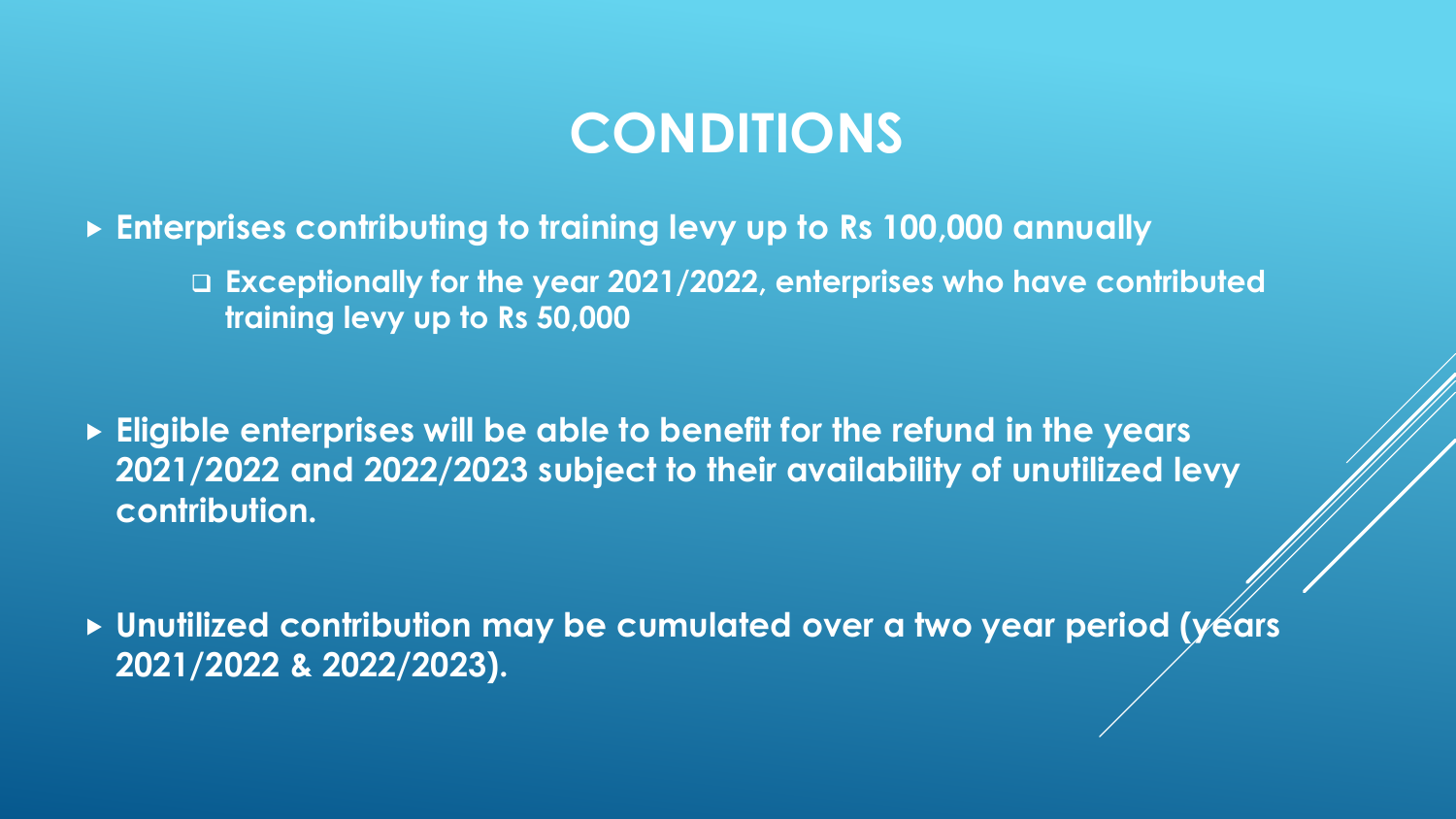# **CONDITIONS (CONTD)**

- **Enterprises will be allowed to claim for refund for Business Advisory Services starting from 01 July 2021 to 30 June 2023.**
- **The selected consultancy firm/consultant providing the Business Advisory Services must have a Business Registration Certificate (BRC) in such field for at least one year.**
- **The Business Advisory exercise must be completed within a period of 4 months from the date of receipt of the acknowledgment letter from the HRDC.**
- **The signed Report of the Business Advisory Services must be validated by the enterprise.**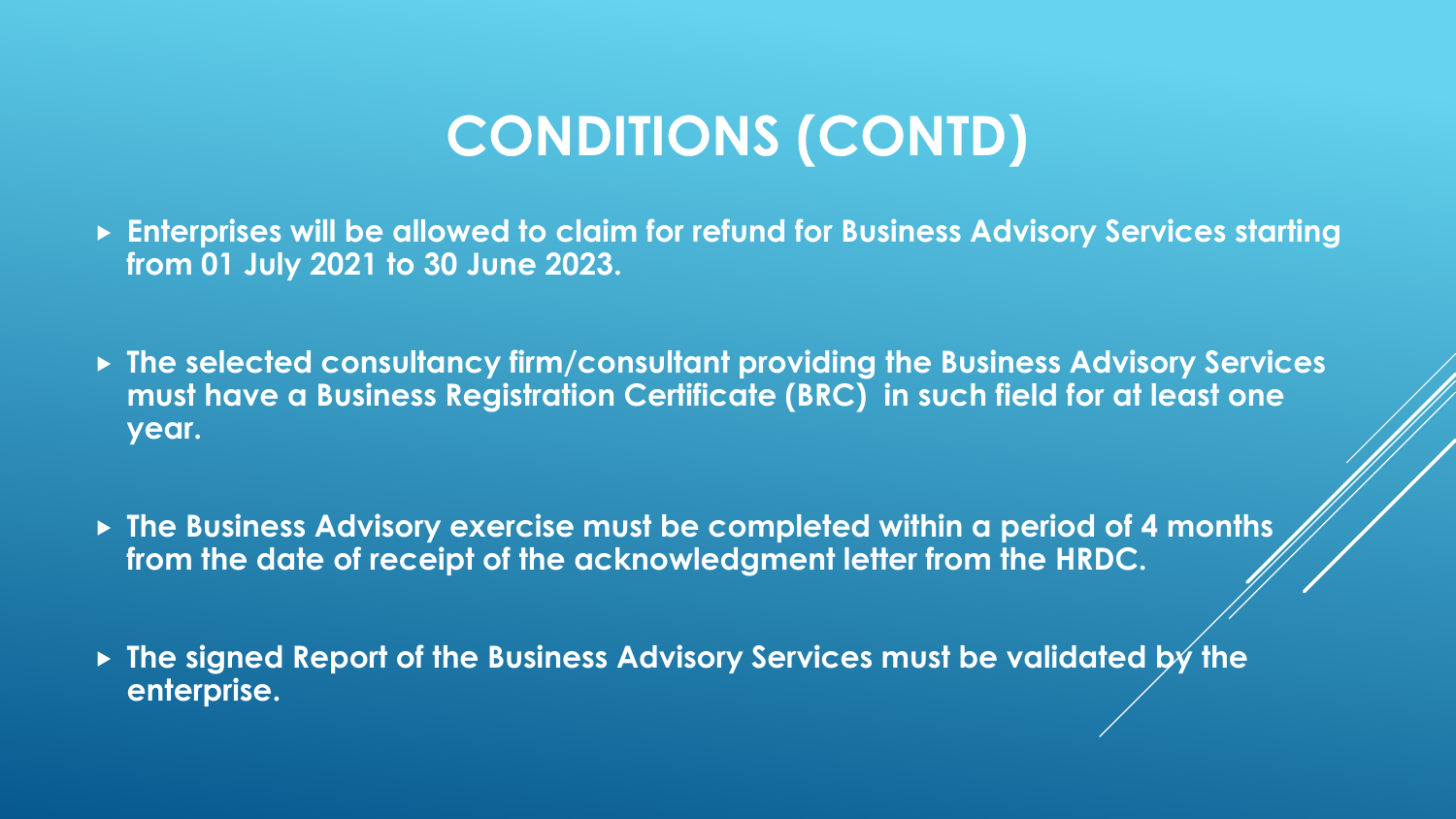### **HOW TO APPLY?**

# **Apply**

- **Check for quantum of unutilized levy from HRDC by sending an email to bas@hrdc.mu**
- **Submit application form G13 downloadable from www.hrdc.mu**

# **Relevant documents**

- Copy of BRC (SME & Consultant)
- •Profile/CV of consultant & testimonials (show experience in BAS)
- Quotation from **Consultant**
- •Restructuring & action plan
- Gantt chart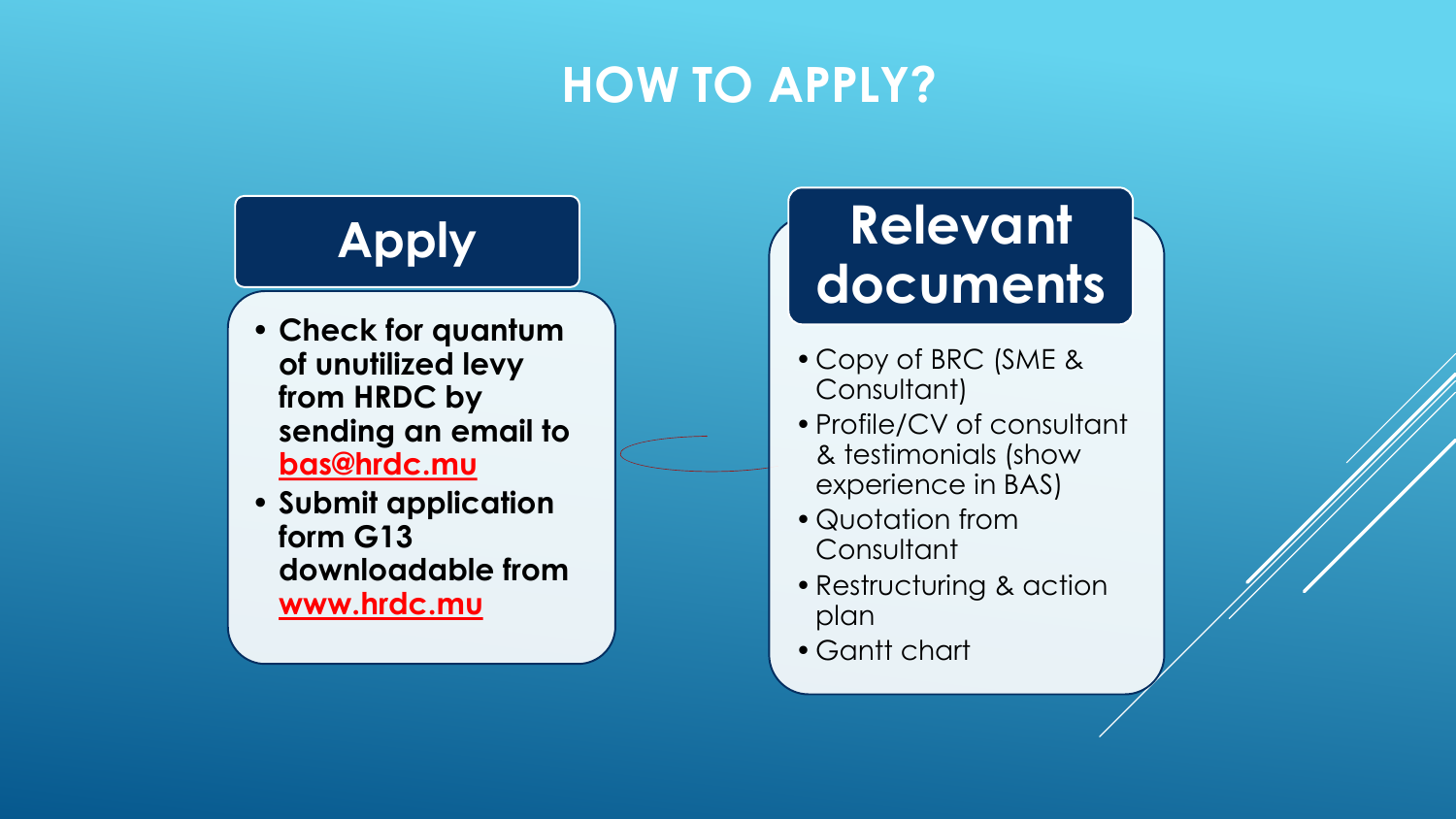## **REFUND PROCESS**

•**Use application form G14**

• Download from **www.hrdc.mu**

**Apply**

#### **Relevant documents**

- **copy of signed & validated advisory report**
- **copy of invoice & receipt or proof of payment from consultancy firm**
- **Bank details**

•**Deadline for submission :**

- •**15th April : For Services completed during period 1st July to 31 December**
- •**15th October : For Services completed during period 01st January to 30 June**

#### **Claims**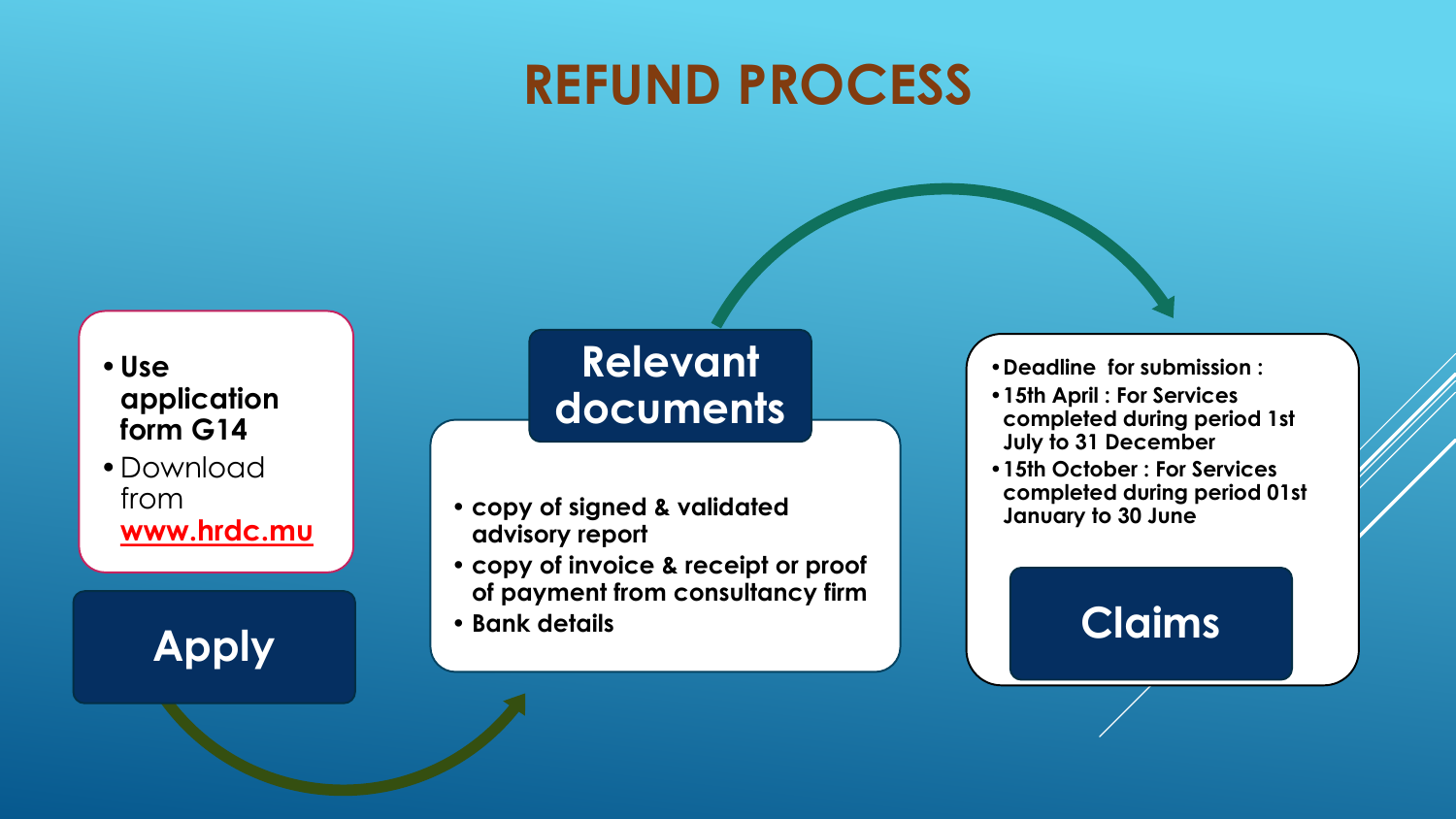#### **BUSINESS ADVISORY SERVICES SCHEME**

## APPLICANT'S RESPONSIBILITY

To ensure application is complete with all relevant **documents** 

> To attend meeting (s) as and when required by **HRDC**

BAS exercise to be completed within a period of 4 months from date of receipt of letter of offer from HRDC

 $\overline{10}$  ensure report on BAS is as per requirements AND submit all relevant documents within the prescribed deadline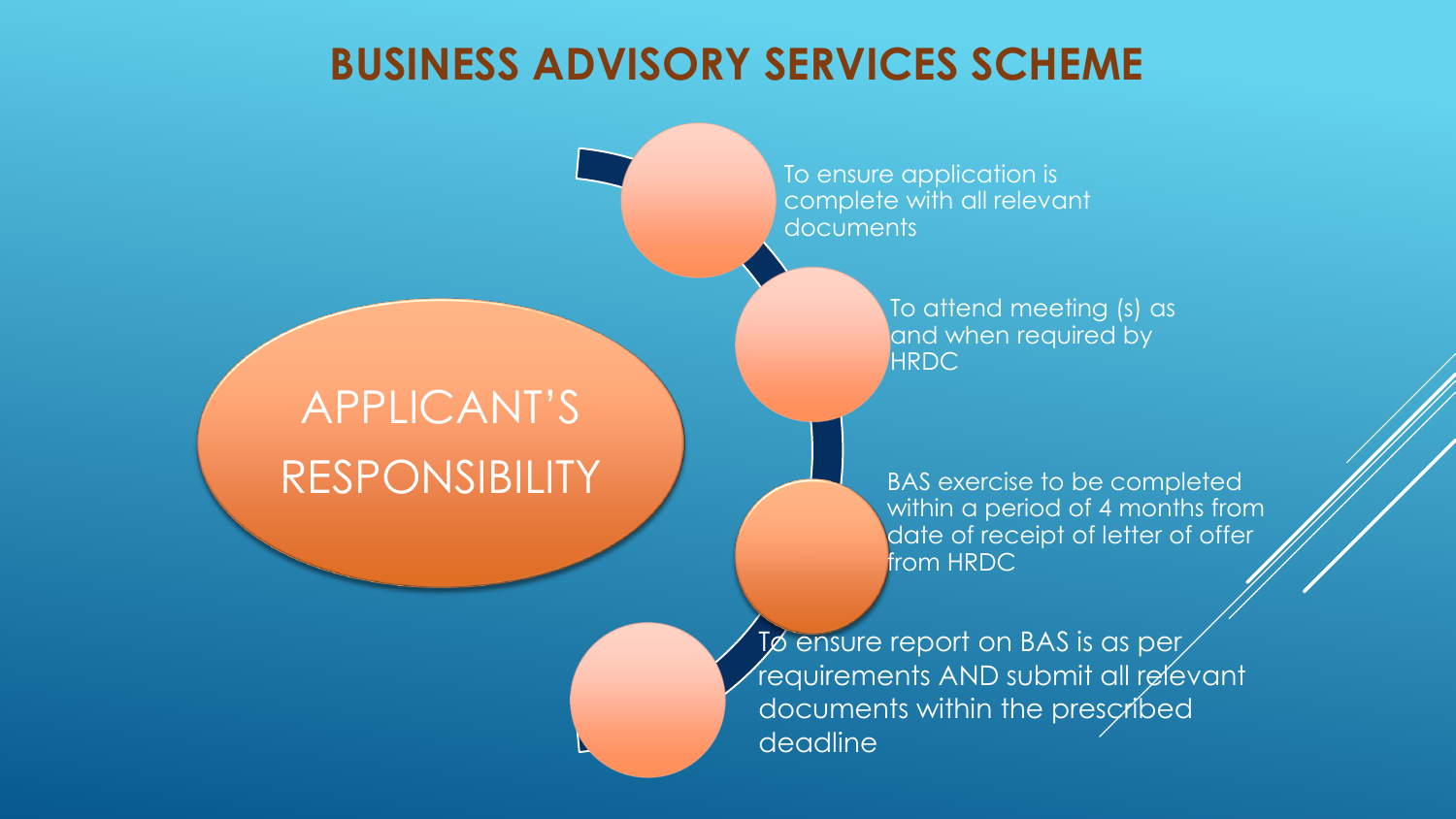

- **EMAIL ADDRESS [bas@hrdc.mu](mailto:bas@hrdc.mu)**
- **WEBSITE [www.hrdc.mu](http://www.hrdc.mu/)**
- **Telephone 454 4009**